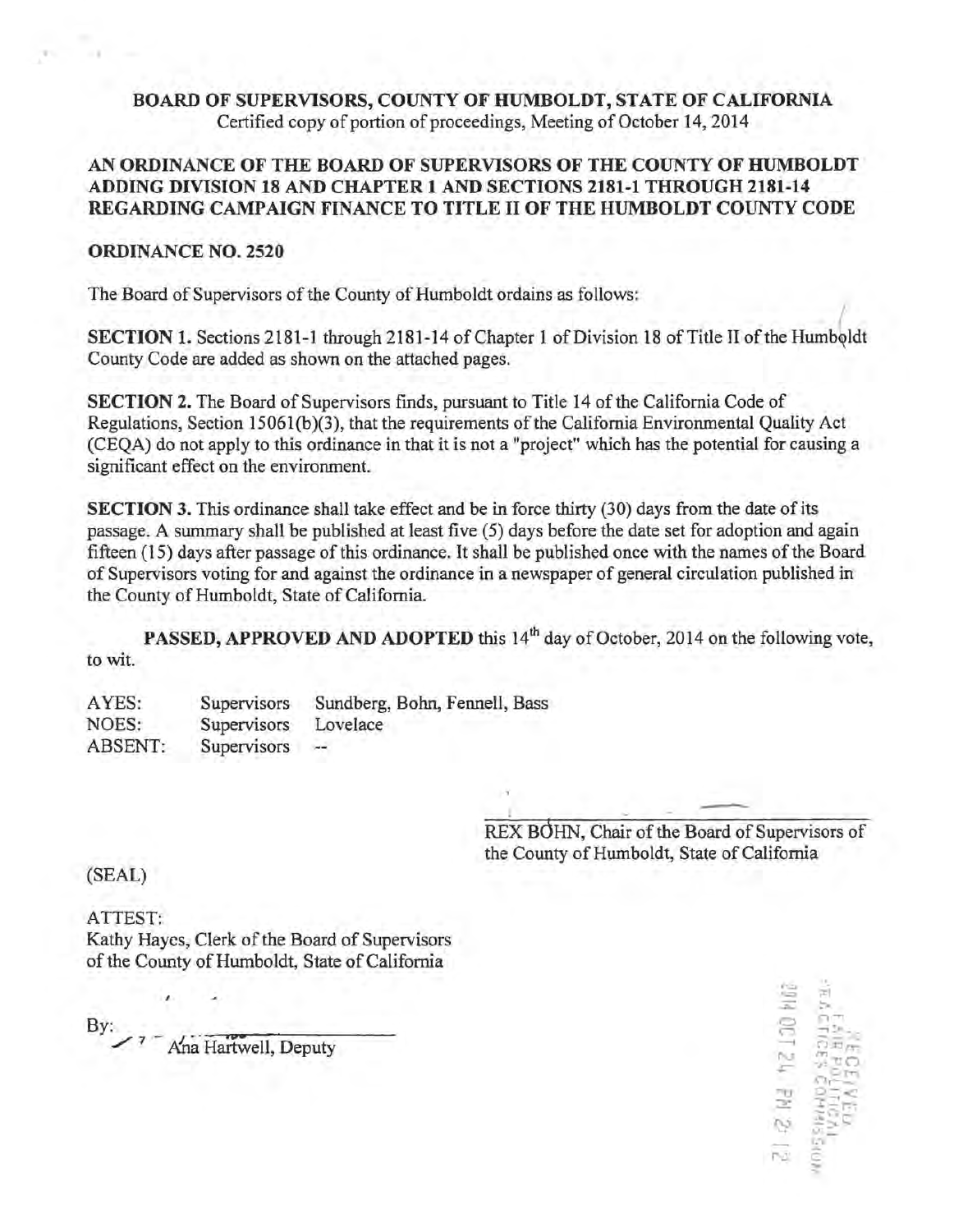# TITLE II - ADMINISTRATION

# DIVISION 18

# CAMPAIGN FINANCE

# Chapter 1 - Application and Administration

- § 2181-1. Intent and purpose.
- § 2181-2. Relation to Political Reform Act of 1974.
- § 2181-3. Definitions.

- § 2181-4. Contribution limitations.
- § 2181-5. Outstanding debt retirement and reporting.
- § 2181-6. Election cycles.
- § 2181-7. Aggregation of contributions.
- § 2181-8. Multiple campaign committees.
- § 2181-9. Loans to county candidates and their controlled committees.
- § 2181-10. Funds, property, goods or services received by officials treated as contributions.
- § 2181-11. Disclosure requirements.
- § 2181-12. Reporting of cumulative contributions.
- § 2181-13. Notice of independent expenditures.
- § 2181-14. Enforcement of chapter.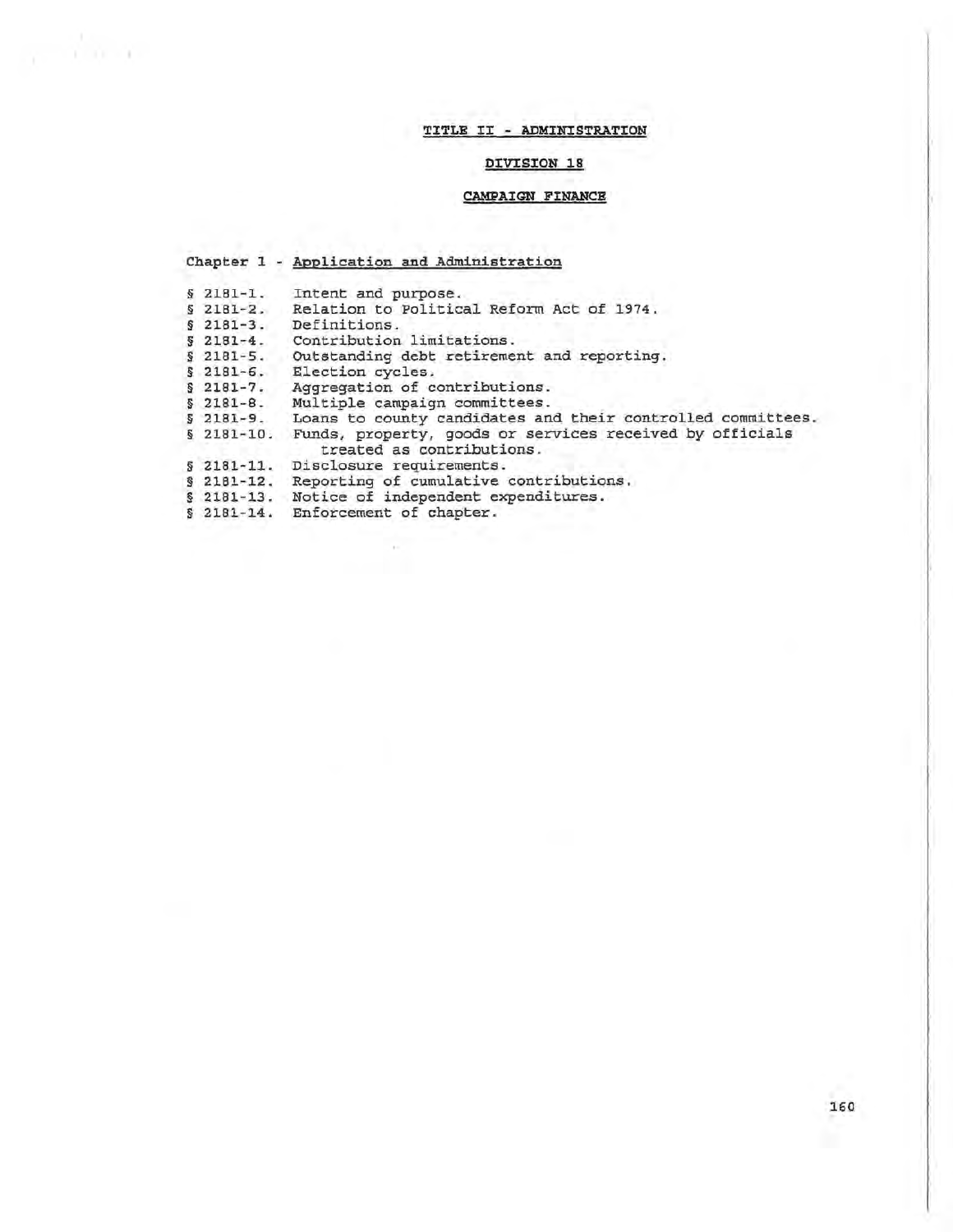### TITLE II - ADMINISTRATION

# DIVISION 18

#### CAMPAIGN FINANCE

#### 2181-1. INTENT AND PURPOSE.

The purpose of this chapter is to ensure that the financial strength of certain individuals or organizations does not permit them to exercise a disproportionate or controlling influence on the election of Humboldt County candidates. To achieve such purpose, this chapter is designed to reduce the influence of large contributions, to ensure that individuals and interest groups continue to have a fair and equal opportunity to participate in electing county candidates, and to maintain public trust in governmental institutions and the electoral process. (Ord. 2520, s 1, 10/14/2014)

2181-2. RELATION TO POLITICAL REFORM ACT OF 1974.

This chapter is intended to supplement the Political Reform Act of 1974. Unless a word or term is specifically defined in this chapter, or the contrary is stated or clearly appears from the context, words and terms used herein shall have the same meaning as defined or used in Title 9 of the California Government Code, in which the Political Reform Act of 1974 is codified, and as supplemented by the Regulations of the Fair Political Practices Commission as set forth in Title 2, Division 6 of the California Code of Regulation, as the same may be, from time to time, amended. (Ord. 2520, § 1, 10/14/2014)

2181-3. DEFINITIONS.

(a) "County candidate" means any person who is a candidate for supervisor,<br>assessor, auditor-controller, county clerk-recorder, coroner-public auditor-controller, county clerk-recorder, coroner-public administrator, treasurer-tax collector, district attorney, sheriff, or is an elective county officer whether or not that elective county officer is a candidate for reelection. (Ord. 2520, s 1, 10/14/2014)

{b) "County election" means any primary election, general {runoff) election, special election or recall election. (Ord. 2520, s 1, 10/14/2014)

{c) "County office" means the office of county supervisor, assessor, auditor-controller, county clerk-recorder, coroner-public administrator, treasurer-tax collector, district attorney, and sheriff. (Ord. 2520, § 1, 10/14/2014)

{d) "Election cycle" means the applicable period as set forth in Section 2181-3 of this chapter. (ord. 2520, § 1, 10/14/2014)

(e) "Elective county officer" means any person who is a member of the board of supervisors, or is the assessor, auditor-controller, county clerk-recorder, coroner-public administrator, treasurer-tax collector, district attorney, sheriff, whether appointed or elected. (ord. 2520, § 1, 10/14/2014)

{f) "Indebted former candidate" means a person, other than an elective county officer, who was a candidate for a county office at any county election and who has campaign debt remaining from such election after expiration of the election cycle for the county office for which he or she was a candidate. (ord. 2520, § 1, 10/14/2014)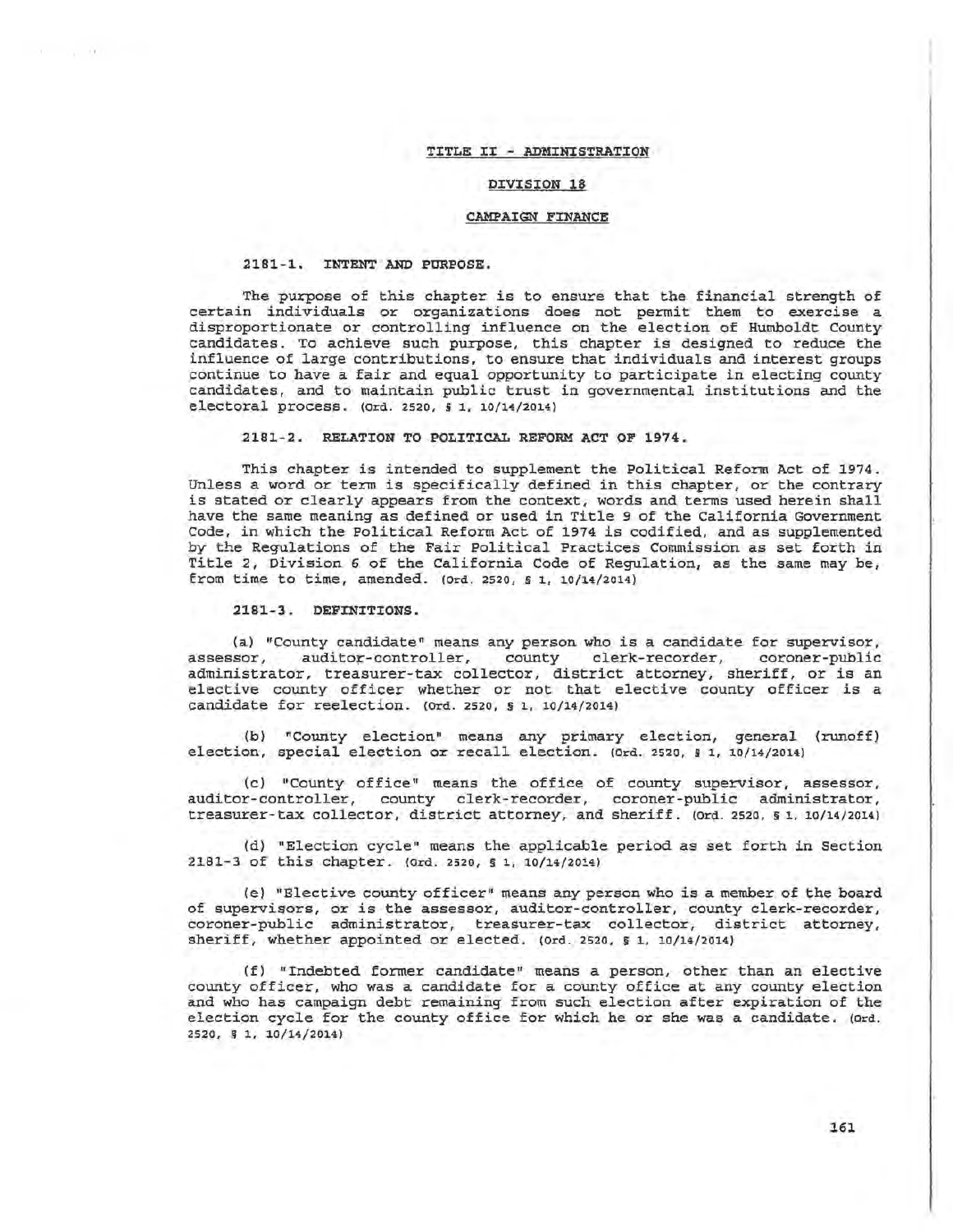(g) "Person" means an individual, proprietorship, firm, partnership, joint venture, syndicate, business trust, company, corporation, limited liability company, association, committee, and any other organization or group of persons acting in concert. (Ord. 2520, § 1. 10/14/2014}

# 2181-4. CONTRIBUTION LIMITATIONS.

(a) County Candidates. Except as otherwise provided in this section, no person shall make, and no county candidate or treasurer of any controlled committee of any county candidate shall solicit or accept, any contributions which would cause the total amount contributed by such person to such candidate or to his or her controlled committee, to exceed one thousand five hundred dollars (\$1,500.00) during any election cycle for any county office. No contributions shall be accepted by any candidate before the beginning of the election cycle related to the election for which the person is a candidate. Contributions accepted for campaign expenses and for officeholder expenses shall be aggregated for purposes of the limitation set forth in this section. (Ord. 2520, § 1, 10/14/2014)

(b) Elective County Officers With Outstanding Debt From Prior Election. No person shall make, and no elective county officer, or treasurer of any controlled committee of any elective county officer, shall solicit or accept, any contributions for the purpose of retiring outstanding debt from a prior county election which would cause the total amount contributed by such person to such elective county officer or to his or her controlled committee, to exceed one thousand five hundred dollars (\$1,500.00) for the election in which the outstanding debt was incurred, regardless of when the contribution(s) is made or received. This restriction shall not apply to indebted former candidates who are not elective county officers. (Ord. 2520, § 1, 10/14/2014)

{c) Recall Elections. The contribution limitations set forth in Section 2- 303(a) shall also apply to any committee which collects contributions for the purpose of making expenditures in support of or opposition to the recall of an elective county officer, and to contributions received by such elective county officer, during a recall election cycle as defined in Section 2181-6 of this chapter. (Ord. 2520, s 1, 10/14/2014}

(d) Candidate's Personal Funds. The provisions of this section shall not apply to a county candidate's contribution of his or her personal funds to his or her own controlled committee. Contributions by the spouse of a county candidate from such spouse's separate property shall be subject to the contribution limitations set forth in Section 2181-4 (a) . (Ord. 2520, § 1, 10/14/2014)

(e) Special Circumstances Permitting Increased Contribution Limits. In any election cycle where independent expenditures totaling more than ten thousand dollars (\$10,000.00) are made to support or oppose any candidate for county office, the one thousand five hundred dollars (\$1,500.00) limit imposed by this section shall be increased to five thousand dollars (\$5, 000. 00) for all candidates running for the same seat. In such an instance, no person shall make, and no county candidate, elective county officer or treasurer of any controlled committee of any county candidate or elective county officer shall solicit or accept, any contributions which would cause the total amount contributed by such person to such candidate or to his or her controlled committee, to exceed five thousand dollars (\$5,000.00}. (Ord. 2520, § 1, 10/14/2014)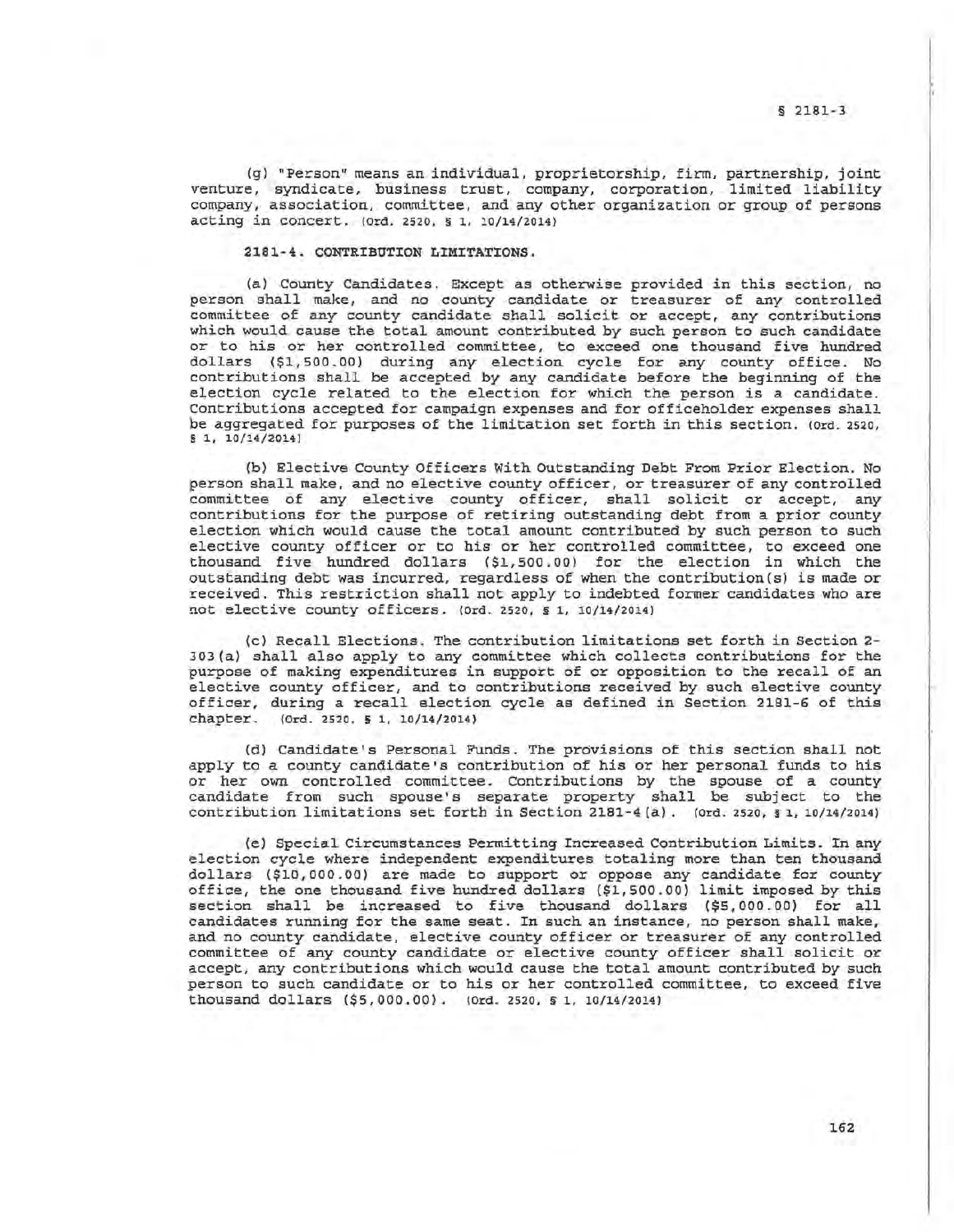### 2181-5. OUTSTANDING DEBT RETIREMENT AND REPORTING.

(a) Any elective county officer or indebted former candidate, or any controlled committee of any such officer or candidate, accepting any contribution(s) for the purpose of retiring outstanding debt from a prior county election and required by state law to report such contributions on Schedule A of Fair Political Practices Commission Form 460 or any successor form thereto, shall, at the time required for the reporting of such contributions on Schedule A and in addition to any other reporting requirements under state law, clearly designate on said Schedule A which contributions were received for the purpose of retiring outstanding debt and for which prior county election such contributions were received. (ord. 2520, § 1, 10/14/2014)

(b) Any contribution accepted for the purpose of retiring outstanding debt from a prior county election shall be applied to reduce or retire said outstanding debt in the same reporting period in which such contribution was accepted. The application of any contribution to retire outstanding debt from a prior county election (i.e., repayment of outstanding loans and payment of accrued expenses) shall be itemized and identified on the appropriate schedules and on the Summary Page of Form 460, or any successor form thereto, provided by the Fair Political Practices Commission. {Ord. 2520, § 1, 10/14/20141

(c) No elective county officer or indebted former candidate, or any controlled committee of any such officer or candidate, shall use any contributions received for the purpose of retiring outstanding debt from a prior county election for any purpose other than for the retirement of outstanding debt remaining from the prior county election for which such contribution was received. (Ord. 2s2o, § 1, 10/14/2014)

### 2181-6. ELECTION CYCLES.

(a} Primary Elections. For purposes of any primary election for any county office, the term "election cycle" as used in this chapter shall mean the period commencing on the day after a primary election for such county office, and ending on the day of the next primary election for the same county office. In the event there is a runoff election, the primary "election cycle" for the next primary election shall commence on the day after the runoff election and end on the day of the next primary election for the same county office. Notwithstanding the preceding sentences, following a special election for any county office, the "election cycle" for the next primary election for said county office shall commence on the day following said special election and shall end on the day of the next primary election for the same county office. (Ord. 2520, s 1, 10/14/20141

(b) General (Runoff) Elections. For purposes of any runoff election for any county office, the term "election cycle" as used in this chapter shall mean the period commencing on the day after the primary election for such county office and ending on the day of the runoff election. (ord. 2520, \$ 1, 10/14/2014)

(c) Special Elections. For purposes of any special election for any county office, the term "election cycle" as used in this chapter shall mean the period commencing on the date a special election is called by the board of supervisors and ending on the day of the special election. (0rd. 2520, § 1, 10/14/2014)

(d) Recall Elections. For purposes of any recall election of any elective county officer, the term "election cycle" as used in this chapter shall mean the period commencing on either the date a committee is formed pursuant to the Political Reform Act in support of a recall election or the date the county registrar of voters approves a recall petition for circulation and gathering of signatures, whichever occurs earlier, and ending on the day the first of the following events occur: (ord. 2520, § 1, 10/14/2014)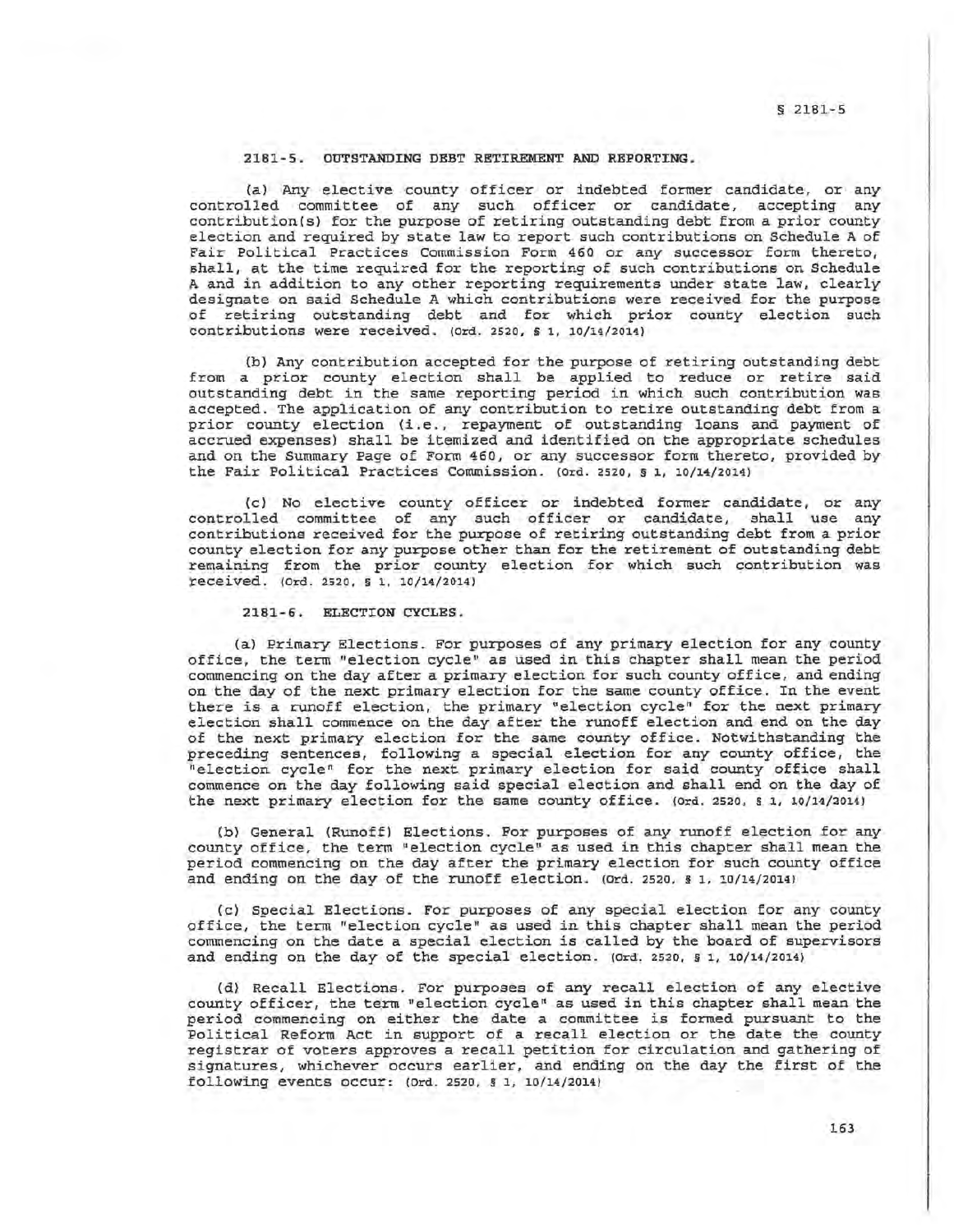(1} The time provided by law for the gathering of signatures onrecall petitions expires without sufficient recall petition signatures having been filed with the county registrar of voters to require a recall election; (ord. 2520, § 1, 10/14/2014)

(2) All committees formed in support of the recall have been terminated rsuant to the provisions of the Political Reform Act: (0rd. 2520, § 1, pursuant to the provisions of the Political Reform Act; 10/14/2014)

 $(3)$  The date the recall election is held.  $(ord. 2520, s. 1, 10/14/2014)$ 

2181-7. AGGREGATION OF CONTRIBUTIONS.

For purposes of the contribution limitations contained in this chapter, the following provisions shall apply:  $(0rd. 2520, s.1, 10/14/2014)$ 

(a) All contributions made by a sponsored committee to a county candidate or to an elective county officer (or to a committee controlled by such candidate or officer) shall be combined with those contributions made during the same election cycle by the sponsor (s) of the committee. Consistent with the definition and use of the terms "sponsored committee" and "sponsor" in the Political Reform Act, the term "sponsor" shall not include individuals. (Ord. 2520, s 1, 10/14/2014)

(b) Contributions received from the following combinations of individuals and entities must be aggregated to determine the cumulative amount of contributions received from a contributor: (Ord. 2520, s 1, 10/14/20l.4)

(1) Contributions from an individual who makes contributions from personal funds and who also has sole authority to direct and control contributions made from other funds; (Ord. 2520, s 1., 10/14/2014)

(2} Contributions from business entities in a parent-subsidiary relationship and business entities with the same controlling owner (more than fifty percent (SO%}, unless the entities act completely independently in their decisions to make contributions; (Ord. 2520, s 1, 10/14/2014)

(3) Contributions from any number of entities or committees if the same person or a majority of the same persons in fact directs and controls the contributions each entity makes. This subdivision shall not apply to treasurers of committees if these treasurers do not participate in or control in any way a decision on whether the candidate or candidates received contributions. (Ord. 2520, s 1, 10/14/2014)

(c) Contributions by a married person shall be treated as the separate contributions of such person and shall not be aggregated with any contributions of the spouse of such person. (Ord. 2520, § 1, 10/14/2014)

(d) Contributions by children under eighteen (18} years of age shall be treated as contributions by their parent(s} or legal guardian(s), one-half to each parent or guardian unless only one (1) parent or guardian has legal custody of such child in which event any such contributions shall be attributed solely to the custodial parent. (Ord. 2520, s 1, 10/14/2014)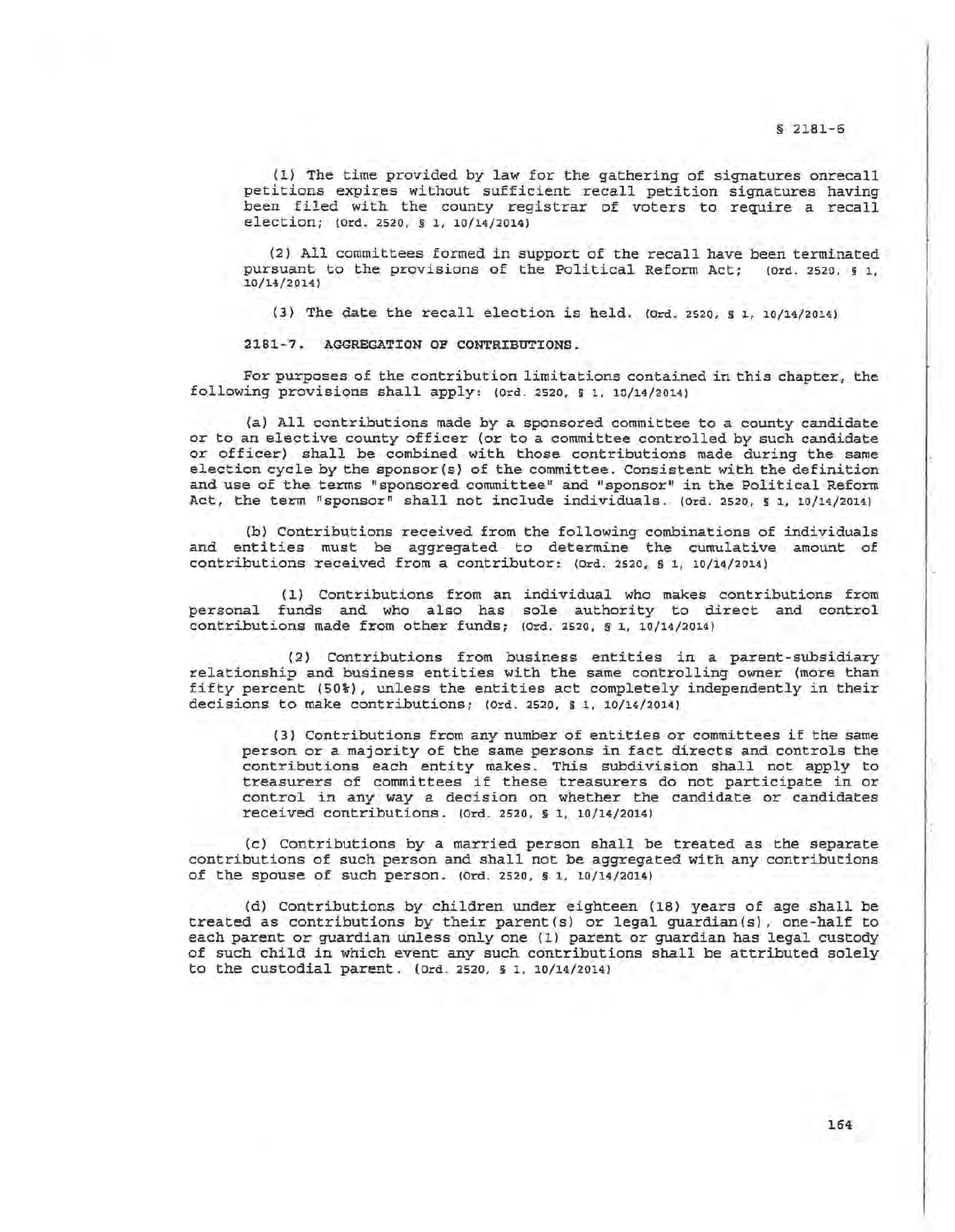# 2181-8. MULTIPLE CAMPAIGN COMMITTEES.

(a} A county candidate shall have no more than one (1) controlled committee for each county office for which such individual is a candidate or is an elective county officer and such controlled committee shall have only one (1) bank account out of which all qualified campaign and officeholder expenses related to that  $county$  office shall be made. (Ord. 2520, § 1, 10/14/2014)

(b) This section does not prevent a county candidate or an elective county officer from establishing another controlled committee solely for the purpose of running for a state, federal, city or other elective county office, or for opposing his or her recall. (0rd. 2520, § 1, 10/14/2014)

2181-9. LOANS TO COUNTY CANDIDATES AND THEIR CONTROLLED COMMITTEES.

(a) A loan shall be considered a contribution from the maker and the guarantor of the loan and shall be subject *to* the contribution limitations of this chapter. (Ord. 2520, § 1, 10/14/2014)

(b) The proceeds of a loan made to a county candidate by a commercial lending institution in the regular course of business on the same terms available to members of the public shall not be subject to the contribution limitations of this chapter if the loan is made directly to the candidate. The guarantors of such a loan shall remain subject to the contribution limits of this chapter. (Ord. 2520, § 1, 10/14/2014)

(c} Extensions of credit (other than loans pursuant *to* Section 2-30B(b)) for a period of more than thirty (30) days are subject to the contribution limitations of this chapter. (ord. 2520, § 1, 10/14/2014)

(d) This section shall apply only to loans and extensions of credit used or intended for use for campaign purposes or which are otherwise connected with the holding of public office. (Ord. 2520,  $s$  1,  $10/14/2014$ )

# 2181-10. FUNDS, PROPERTY, GOODS OR SERVICES RECEIVED BY OFFICIALS TREATED AS CONTRIBUTIONS.

Any funds, property, goods or services, other than government funds, received by elective county officers which are used, or intended by the donor or by the recipient to be used, for expenses (including legal expenses} related to holding public office, shall be considered campaign contributions and shall be subject to the contribution limitation of Section 2181-4. Reimbursement for travel expenses related to holding public office shall be excluded from the  $proxisions of this section.$  (ord. 2520, § 1, 10/14/2014)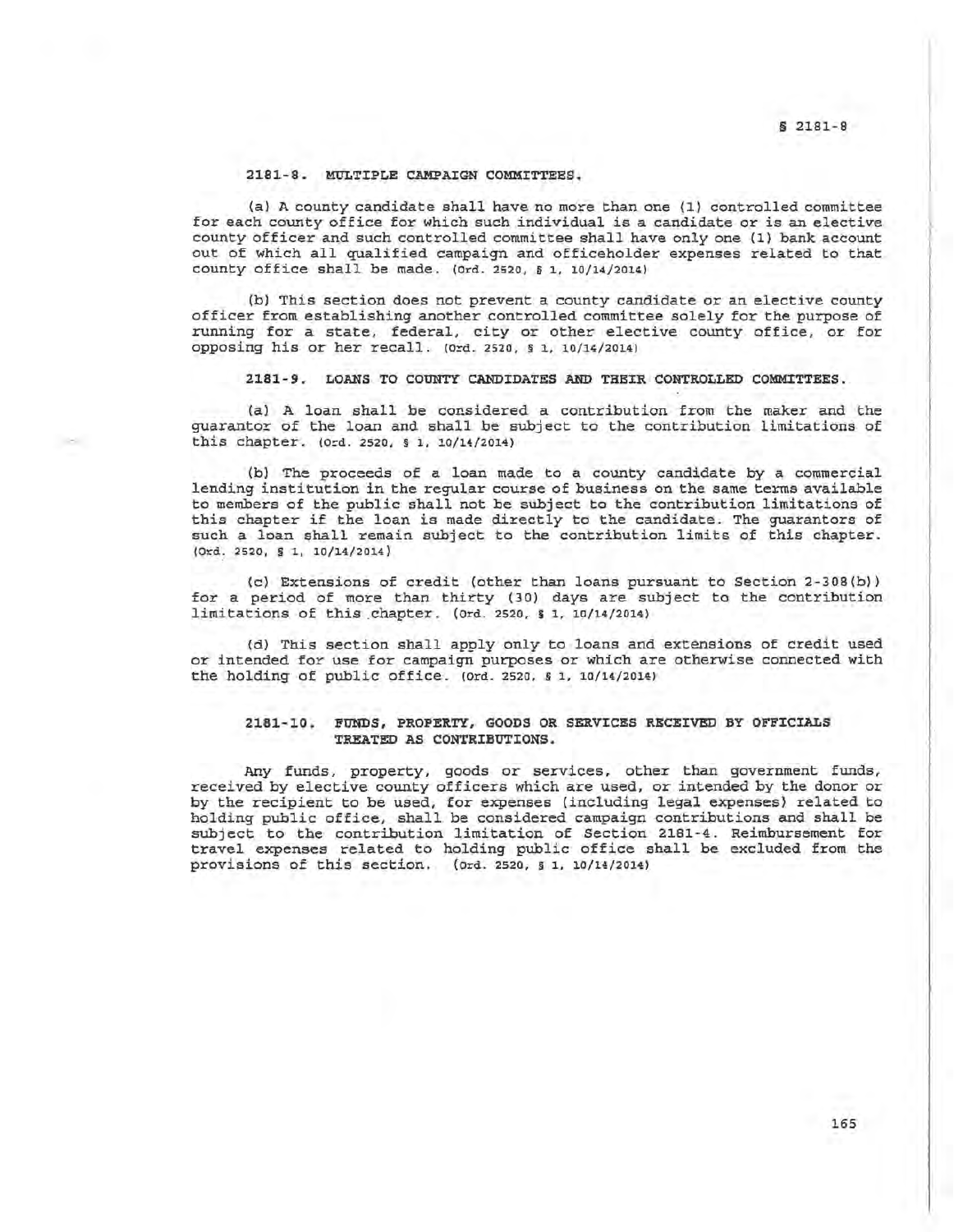# 2181-11. DISCLOSURE REQUIREMENTS.

(a) Disclosure of name, address, and occupation and employer of contributor. If either the name, address, occupation and employer of an individual contributor (or if such individual is self-employed, the name of the business, if any, under which the individual is operating) is not on file in the records of the recipient of the contribution by the end of the reporting period in which the contribution was accepted, the contribution shall then be returned to the individual, or to the county's general fund, by the end of that reporting period. Notwithstanding the above, if a contribution does not designate the requisite information, the candidate or the candidate's committee may hold the contribution without returning it or depositing it into a campaign account for a period of up to fourteen (14) days while the requisite information is obtained. The required information shall be reported on Schedule A of Form 460, or any successor form thereto, as prepared by the Fair Political Practices Commission. Both the receipt and return of any such contribution shall be disclosed on the appropriate schedules of Form 460, or any successor form thereto, as prepared by the Fair Political Practices Commission. (Ord. 2520, s 1, 10/14/2014)

(b) Disclosure of Major Contributors. Any mailing financially supported by an independent expenditure committee shall indicate on the envelope containing the mailing, and on the mailing itself, the name of the committee, and the names of the top three financial contributors to the committee at the time the mailing is being prepared. This required disclosure shall be in substantially the following form: "This information is provided by [Name of Independent Expenditure Committee] and has been supported by [names of top three contributors]." (ord. 2520, § 1, 10/14/2014)

# 2181-12. REPORTING OF CUMULATIVE CONTRIBUTIONS.

Contributions received from any contributor during a reporting period which have a cumulative total of one hundred dollars (\$100.00) or more when added to all other contributions received from such contributor during the same election cycle shall be itemized and reported, both as to individual contribution amounts received during the reporting period and the total cumulative amount received during the election cycle. Such amounts shall be reported on Schedule A of Form 460 or any successor form thereto, as prepared by the Fair Political Practices Commission, if the candidate or controlled committee is required to use such form, or shall be reported on a separate schedule appended to the required campaign statement. The term election cycle as used in this section shall mean the period described in Section 2181-6. (ord. 2520, § 1, 10/14/2014)

### 2181-13. NOTICE OF INDEPENDENT EXPENDITURES.

Any person who makes independent expenditures in support of or in opposition to any county candidate, which accumulate to one thousand dollars (\$1,000.00) or more during an election cycle shall notify the county registrar of voters and all candidates running for the same seat, by telegram, facsimile, or by any other electronic means accepted by the county registrar of voters, within twenty-four (24) hours each time such an expenditure is made. (Ord. 2520, s 1, 10/14/2014)